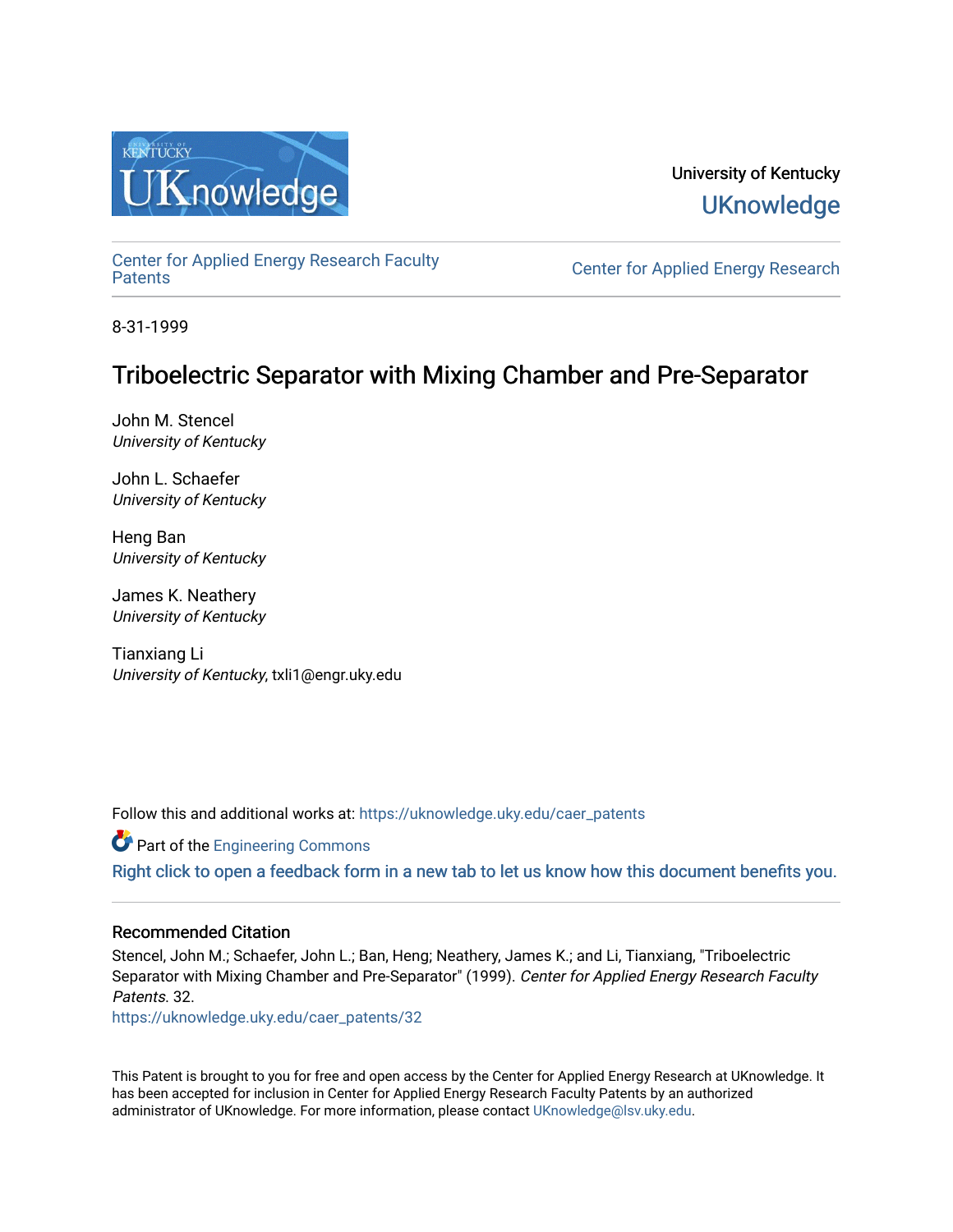

[11] Patent Number: [45] Date of Patent:

# United States Patent [19]

Stencel et al.

# [54] TRIBOELECTRIC SEPARATOR WITH MIXING CHAMBER AND PRE-SEPARATOR

- [75] Inventors: John M. Stencel, Versailles; John L. Schaefer, Lexington; Heng Ban, Lexington; James K. Neathery, Lexington; Tianxiang Li, Lexington, all of Ky.
- [73] Assignee: University of Kentucky Research Foundation, Lexington, Ky.
- [21] Appl. No.: 08/734,983
- [22] Filed: Oct. 22, 1996
- [51] Int. Cl.6 ...................................................... .. B03C 3/30
- [52] us. Cl. ........................ .. 95/57; 95/78; 96/17; 96/63;
- 209/127.1; 209/127.4 [58] Field of Search .................................. .. 96/17, 60, 61,
- 96/63, 27; 209/127.1, 127.4; 95/57, 78

### [56] References Cited

#### U.S. PATENT DOCUMENTS

(List continued on next page.)

#### FOREIGN PATENT DOCUMENTS

| 489 249 1/1919 France. |  |  |
|------------------------|--|--|
|                        |  |  |

#### OTHER PUBLICATIONS

Whitlock; Electrostatic Separation of Unburned Carbon from Fly Ash; Proceedings, 10th International Ash Use Symposium 1993; 70—1—70—12.

Kelly; The Theory of Electrostatic Separations: A Review Part II. Particle Charging; Minerals Engineering; 1989; vol. 2, No. 2, 193—205.

Alfano et al; Applications of Static Electricity in Coal and Ore Benefication; Journal of Electrostatics; 1985; vol. 16 315—328.

Ciccu et al.; Selective Tribocharging of Particles for Sepa ration; Kona Powder and Particle, 1993; No. 11; 5—15.

Ciccu et al.; Experimental Study on Triboelectric Charging of Mineral Particles; Journal of Electrostatics, 1989; vol. 23, 157—68.

5,944,875 Aug. 31, 1999

Ciccu, G. et al.; Ore and Coal Processing with the Turbo Charger Electrostatic Separator; Advances in Fine Particles Processing; 1990; pp. 427—439.

Stencel et al; Dry, Electrostatic Separation of Carbon from Coal Fly Ash; Second Conference on Unburned Carbon aceous Material on Utility Fly Ash; Mar. 5—6, 1996; 160—177.

Gibbins et al; The Origin of Unburn Carbon in Pulverised Fuel Ash; Int'l Conference on Coal Science; 1993; 35—39.

Inculet et al; Electrostatic Benefication of Coal; Electrostatics and ICS Applications, 1973; 87—131.

(List continued on next page.)

Primary Examiner—Richard L. Chiesa Attorney, Agent, or Firm—King and Schickli

# [57] ABSTRACT

A triboelectrostatic separation apparatus includes a mixing chamber having opposed first and second charging ports, a separator having a separation chamber, first and second electrodes, and a variable voltage source for applying respective positive and negative voltage potentials to the electrodes. First and second particle streams are delivered through the first and second charging ports resulting in the impingement of the particle streams upon each other within the mixing chamber, thus enhancing the electrostatic charg ing of the particles contained within the particle streams. The apparatus may also include a pre-separator having a pre-separation chamber, a charged particle collection cham ber and a plurality of feed passageways providing fluid communication between the pre-separation and the charged particle collection chambers. As a result of imparting elec trical charges upon the particles, an electric field exists within the pre-separator allowing certain particles to be repelled/drawn through the passageways into the charged particle collection chamber. A method for separating elec trostatically charged particles is also described.

#### 12 Claims, 1 Drawing Sheet

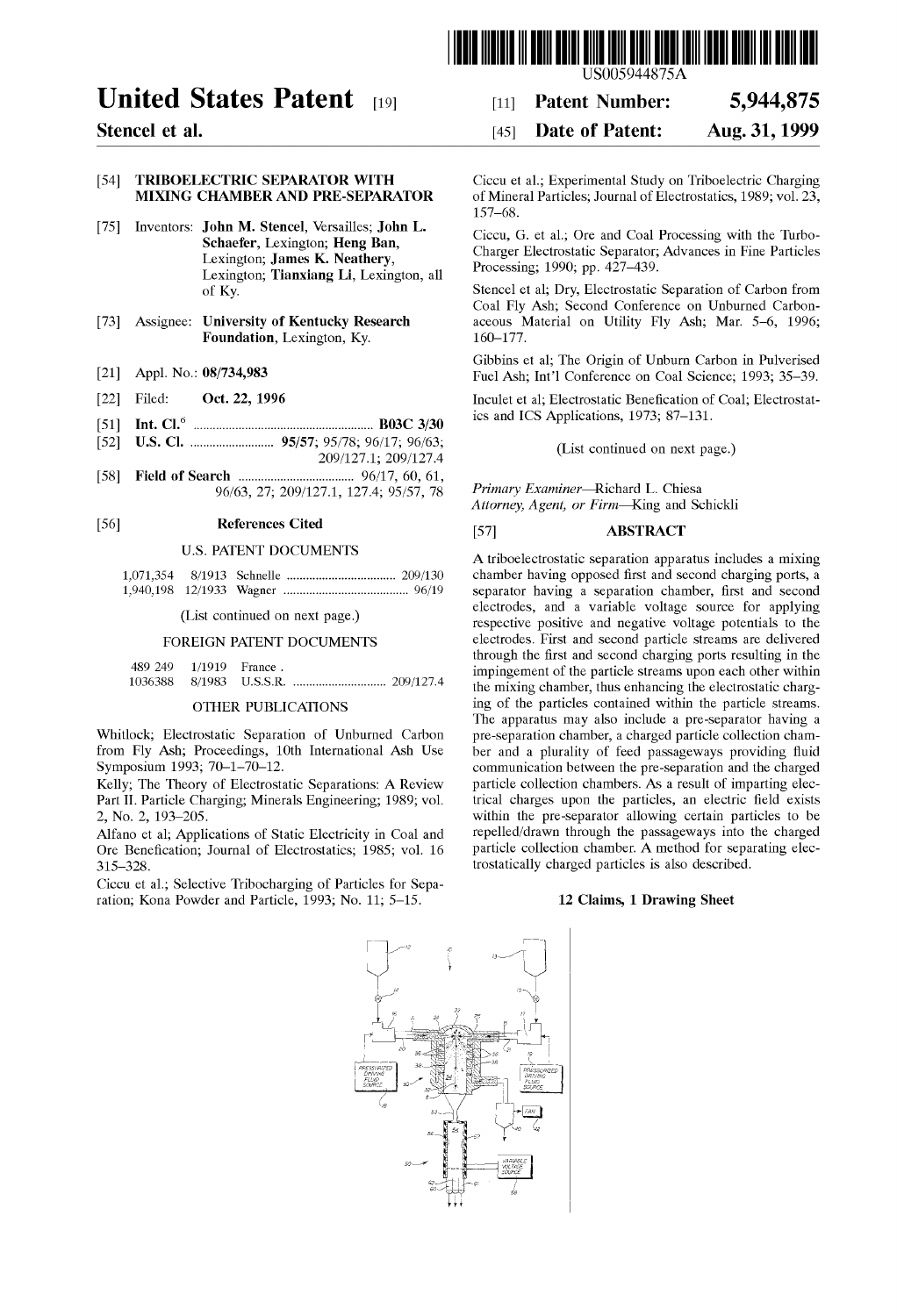# **U.S. PATENT DOCUMENTS**

| 3,273,317 |                                         |  |
|-----------|-----------------------------------------|--|
| 3,493,109 |                                         |  |
| 3,655,550 |                                         |  |
| 3,926,587 |                                         |  |
| 3.941.685 |                                         |  |
| 4,319,890 |                                         |  |
| 4,354,858 |                                         |  |
| 4.478.613 | 10/1984 Brettschneider et al.  60/311 X |  |
| 4,557,827 |                                         |  |
| 4,570,861 | 2/1986 Zentgraf et al.  209/127.1 X     |  |
| 4.839.032 |                                         |  |

#### OTHER PUBLICATIONS

Robl, et al.; Influence of Conversion to Low . . . Mineralogy:<br>A Case on Fly Ash Petrology and Mineralogy: A Case Study;<br>12th International Pitts Coal Conference; 1995; 121–125. Ban et al; Dry Triboelectrostatic Benefication of Fly Ash;<br>Proceedings, International Ash Utilization Symposium, Oct. 23-25, 1996; Lexington, Kentucky.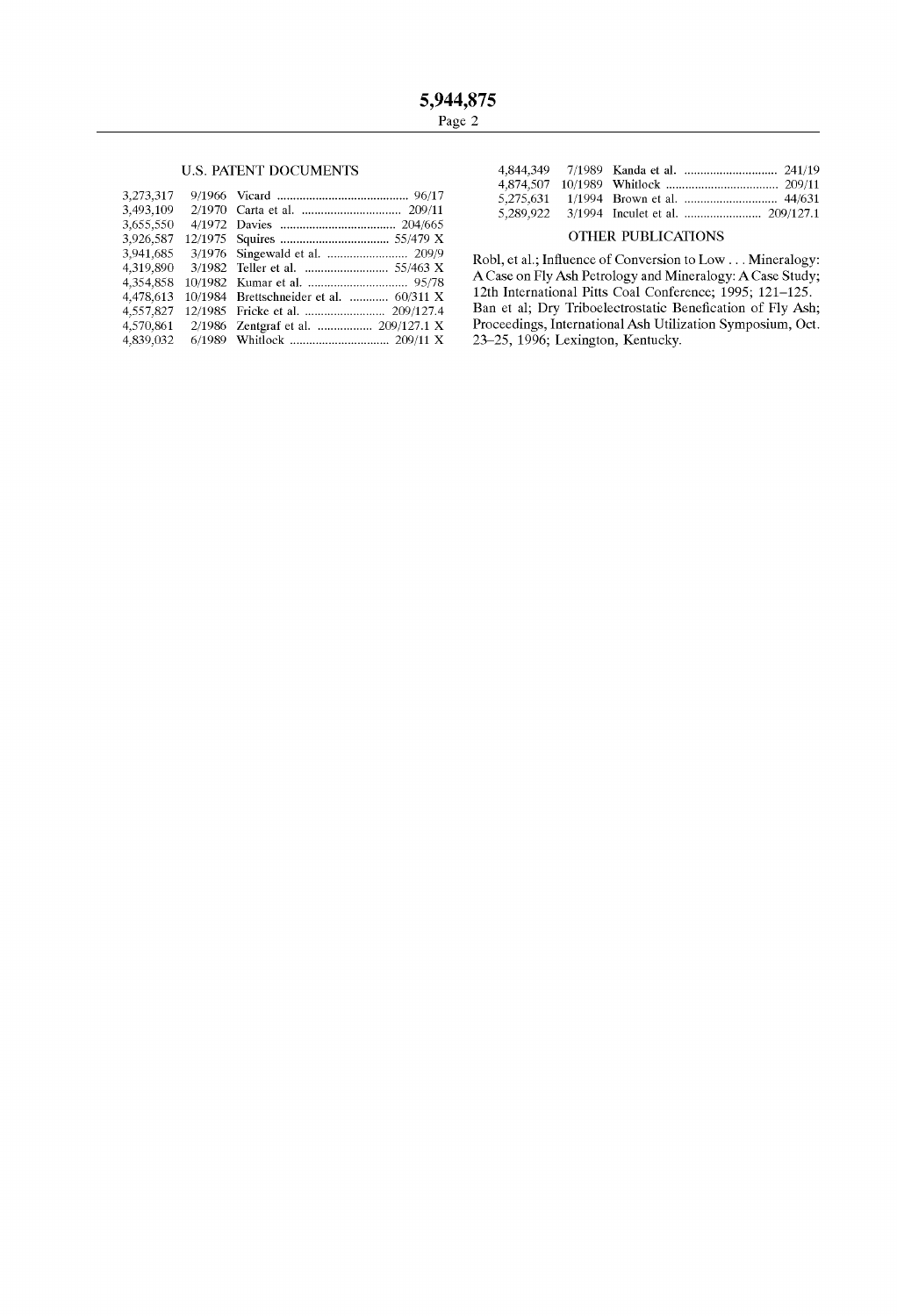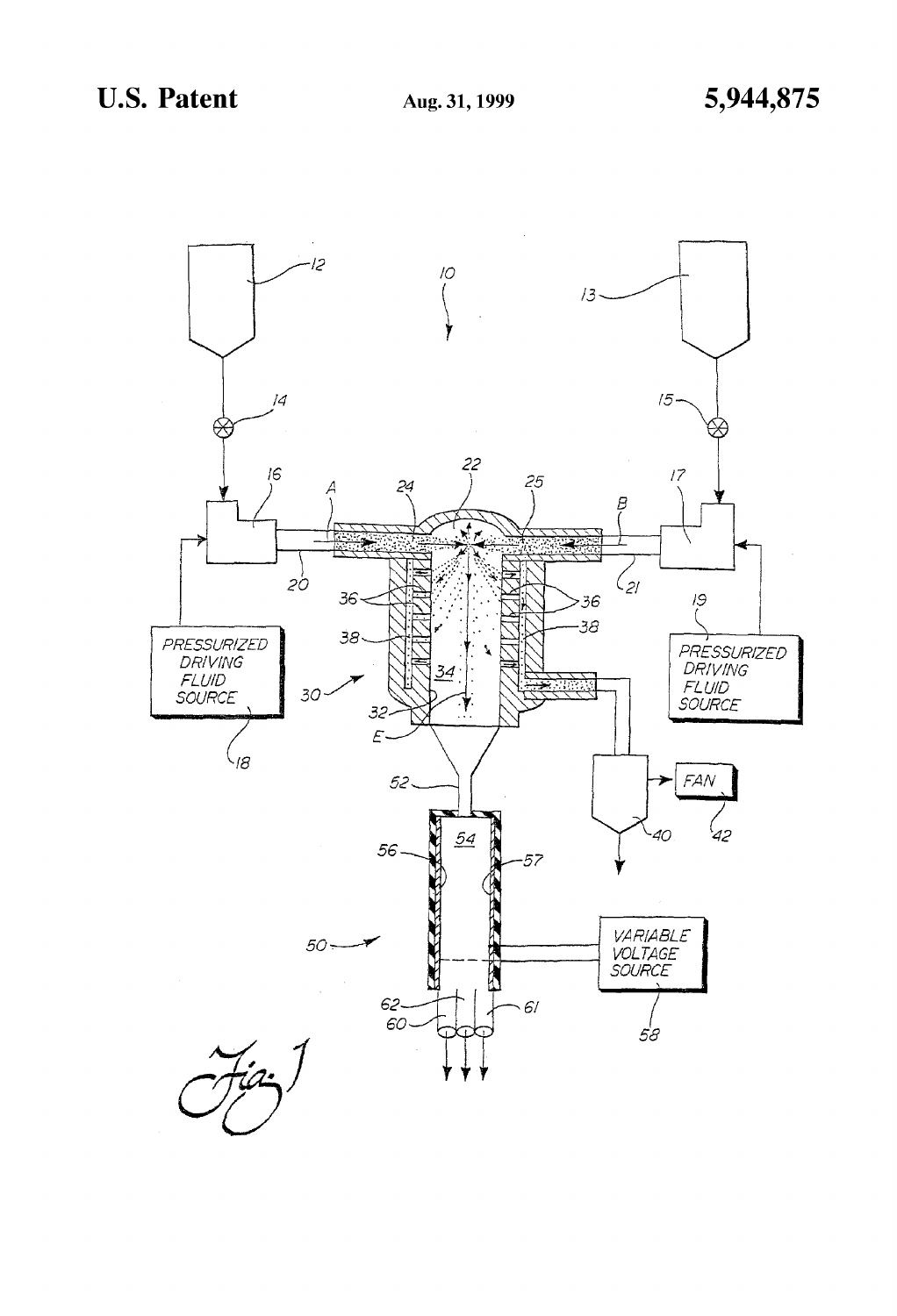# TRIBOELECTRIC SEPARATOR WITH MIXING CHAMBER AND PRE-SEPARATOR

### TECHNICAL FIELD

The present invention relates generally to the field of material separation and, more particularly, to an apparatus and method for electrostatically separating two species of particles present in a raW feedstock.

### BACKGROUND OF THE INVENTION

The concept of electrostatic separation is Well knoWn in the art. For example, in US. Pat. No. 3,493,109 to Carta et al. ore particles are charged by triboelectricity. The Carta et al. separator includes a tangentially arranged inlet duct for  $_{15}$ feeding ore particles into a cyclone. The inner surface of the cyclone is coated With special materials. The dielectric constant or surface Work function of these materials is intermediate that of the tWo species of particles to be separated.

More particularly, physical contact and friction between the particles themselves and the coated inner surface of the separator produces charges of opposite polarity on the two species of particles to be separated. The charged particles are then delivered from the cyclone to a separation chamber 25 including opposing electrodes of opposite polarity. An elec tric field results which tends to draw the charged particles apart thereby completing the separation process.

Other eXamples of the electrostatic separation process are disclosed in, for example, U.S. Pat. Nos. 4,482,351 to 30 Kitazawa et al.; 3,941,685 to Singewald et al.; 5,275,631 to BroWn et al.; 5,332,562 to Kersey et al. and 5,224,604 to DucZmal et al.

While all of these known apparatus and processes provide for separation of selected particles, it should be appreciated that improvements are still possible. More specifically, prior art apparatus and methods for electrostatic separation of particles generally rely primarily on particle-Wall contact to establish the differential charge on the particle surfaces, while only secondarily relying on the incidental particleparticle contact to further aid in establishing the differential charging. This tends to lead to significant wall erosion and substantially shortens the maintenance intervals between wall replacements: generally, a relatively expensive and somewhat time consuming repair.

Further, prior art approaches generally suffer substantial inefficiencies resulting from failure to take full advantage of the separating capabilities created by imparting differing charges on particles to be separated. Accordingly, a need is identified for an improved apparatus and method.

#### SUMMARY OF THE INVENTION

Accordingly, it is a primary object of the present invention to provide an improved apparatus and method for triboelec- $_{55}$ trostatic separation of tWo species of particles present in a raw feedstock where those two particle species have differing dielectric constants or Work functions.

Another object of the present invention is to provide an apparatus and method for triboelectrostatic separation of  $_{60}$ particles that effectively optimize particle-particle contact during the imparting of a differential charge on the particle surfaces.

Still another object of the present invention is to provide an apparatus and method for triboelectrostatic separation of 65 particles that effectively maximizes the separating capabilities which exist from imparting differential charges on the

particles and the resulting electric field that is created by differentially charging the particles. Advantageously, this is done while minimizing the erosion effect on the walls of the particle charging portion of the apparatus, thereby significantly enhancing the service life of the apparatus between maintenance operations.

Additional objects, advantages and other novel features of the invention Will be set forth in part in the description that folloWs and in part Will become apparent to those skilled in  $10$  the art upon examination of the following or may be learned with the practice of the invention. The objects and advantages of the invention may be realized and obtained by means of the instrumentalities and combinations particularly pointed out in the appended claims.

To achieve the foregoing and other objects, and in accor dance With the purposes of the present invention as described herein, an improved triboelectrostatic separation apparatus is provided. The apparatus includes a mixing chamber having opposed first and second charging ports. Specifically, first and second particle streams are delivered through the first and second charging ports, respectively, into the mixing chamber so that the first and second particle streams impinge directly upon each other. The particle stream impingement alloWs for the particles contained within the streams to be tribocharged, i.e. establishing a differential charge on the particle surfaces by the action of the particle-particle contacts. Of course, it should also be appreciated that additional particle streams may be intro duced into the miXing chamber, by providing additional charging ports, resulting in the impingement of the multiple particle streams upon each other.

The apparatus further includes a separator in communi cation With the miXing chamber for receiving the electrically charged particles to be separated. More specifically, the separator includes a separation chamber having a first electrode for attracting negatively charged particles and a second electrode for attracting positively charged particles. Additionally, the separation chamber includes a first outlet for discharging negatively charged particles electrostatically drawn towards the first electrode, as well as, a second outlet for discharging positively charged particles electrostatically draWn toWard the second electrode.

45 The apparatus also includes a variable voltage source. The variable voltage source applies a positive voltage potential to the first electrode and a negative voltage potential to a second electrode so as to establish an electric field for the electrostatic separation of particles Within the separation chamber in the manner described.

Further, the apparatus also includes first and second pneumatic eductors for receiving the raw feedstock containing the particles to be separated. More specifically, these particles are delivered to the first and second eductors and accelerated by a driving fluid, such as, air or other dry, gaseous medium. The driving fluid conveys the particles through first and second feed lines, thus, establishing the first and second particle streams. Preferably, the first and second feed lines are constructed from or lined With a dielectric material having a dielectric constant or Work function intermediate to the two species of particles desired to be separated. As a result of particle-feed line Wall contact, the particles are electrically charged prior to delivery to the mixing chamber.

In addition, the particle-particle contact within the first and second feed lines also aids in the electrical charging of the particles. Advantageously, the impinging of the first and second particle streams within the mixing chamber still

20

35

 $50$ 

 $\mathcal{L}$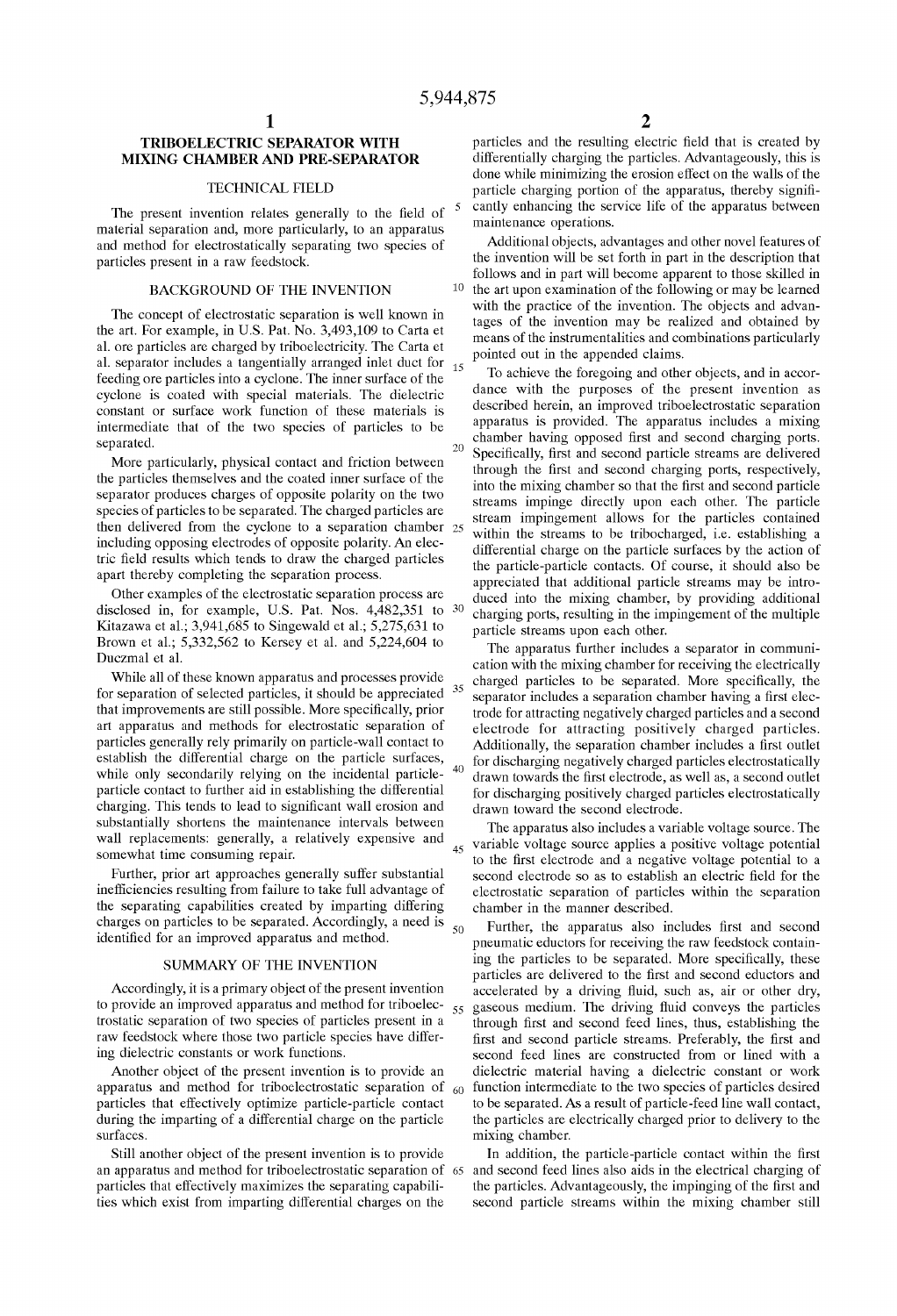$20\,$ 

25

<sup>3</sup> more significantly enhances and promotes the electrical charging of the particles.

In accordance With another aspect of the present invention, the apparatus may also include a pre-separator. Specifically, the pre-separator is preferably positioned between the mixing chamber and the inlet of the separator. The pre-separator includes a wall defining a pre-separation chamber, a charged particle collection chamber and a plu rality of feed passageways providing fluid communication between the pre-separation chamber and the charged particle collection chamber. Advantageously, the pre-separator takes full advantage of the electric field resulting from the flow of charged particles through it so as to maximize separation efficiency. More particularly, particles consisting of the majority constituent establish an electric field perpendicular to the axis of symmetry of the pre-separator chamber and, because of their polarity, are repelled toward the wall and drawn through the feed passageways into the charged particle collection chamber. Accordingly, a portion of the particles are separated prior to entering the separator, thereby, significantly enhancing particle separation efficiency.

In accordance With still another aspect of the present invention, the apparatus includes a means for recovering the charged particles from the charged particle collection cham ber folloWing pre-separation. Preferably, the means for recovering the charged particles includes an appropriate particle collection device known in the art, such as, for example, a bag house or bag filter. Of course, in order to further enhance recovery of the charged particles from the  $30<sup>°</sup>$ charged particle collection chamber, the apparatus may also include one or more induced draft fans doWnstream from the charged particle collection chamber. These fans function to produce a negative pressure to draW the charged particles from the pre-separation chamber through the feed passage 35 Ways into the charged particle collection chamber and ultimately, to the recovering means. Preferably, the feed passageways have a diameter of between substantially 10  $\mu$ m–50,000  $\mu$ m; that is, in the range of 10–100 times the diameter of the largest charged particles to be separated, thereby, allowing the charged particles to be efficiently draWn through the feed passageWays into the charged par ticle collection chamber.

Alternatively, the apparatus of the present invention may without utilizing the mixing chamber. The pre-separator Would include an opening for receiving electrically charged particles to be separated. This arrangement Would rely solely on the particle-feed line Wall contact and the particle-particle contact Within the feed line to impart the differential elec  $50$ trical charges upon the particles. OtherWise, the pre separator is structurally and functionally the same as previ ously described.

In accordance With yet another aspect of the present cally charged particles. The method includes the step of feeding first and second particle streams into a mixing chamber so that the first and second particle streams impinge upon each other. As described above, the impingement of the particle streams enhances the electrical charging of the 60 particles contained Within the streams as a result of the increased particle-particle contact.

This step is followed by the delivering of the electrically charged particles to a separation chamber. As described above, the separation chamber includes a positive electrode 65 appropriate mass flow controllers of a type known in the art. for attracting negatively charged particles and a negative electrode for attracting positively charged particles.

10 preferably, the particle to gas mass ratio is 1:1. More specifically describing the method, the first and second particle streams are fed into the mixing chamber at a velocity in the range of 2—100 meters/ second. Advantageously, impinging the gas streams upon each other at a velocity Within the stated range promotes differential charging of the impinging particles contained Within the particle stream as a result of the particle-particle contact. In addition, the first and second gas streams preferably have a particle to gas mass ratio in the range of 10:1—1:1000. More

Still other objects of the present invention Will become apparent to those skilled in this art from the folloWing description Wherein there is shoWn and described a preferred embodiment of this invention, simply by Way of illustration of one of the modes best suited to carry out the invention. As it will be realized, the invention is capable of other different embodiments and its several details are capable of modification in various, obvious aspects all Without departing from the invention. Accordingly, the draWings and descriptions will be regarded as illustrative in nature and not as restrictive.

# BRIEF DESCRIPTION OF THE DRAWINGS

The accompanying drawing incorporated in and forming a part of the specification, illustrates several aspects of the present invention and together With the description serves to explain the principles of the invention. In the drawing:

FIG. 1 is a partially schematical and sectional vieW of the triboelectrostatic separation apparatus of the present inven tion.

Reference Will noW be made in detail to the present preferred embodiment of the invention, an example of Which is illustrated in the accompanying drawing.

#### DETAILED DESCRIPTION OF THE INVENTION

include the pre-separator in combination with the separator  $_{45}$  hnely-ground or sized coal; ash constituents from carbon in invention, a method is provided for separating electrostati- $55$  appreciated that the apparatus 10 is used for separating dry Reference Will noW be made to FIG. 1 schematically shoWing the triboelectrostatic separation apparatus 10 of the  $_{40}$  present invention. Such an apparatus 10 may be utilized in a method of separating tWo species of particles present in a raW feedstock. For example, the apparatus 10 may be utilized in the separation and purification of the mineral matter or pyrite constituents from the carbon constituents in coal combustion ash; specific minerals obtained from finesized mineral mixtures; heavy metal or radioactive components Which are physically mixed in soils or other materials; ceramic or inorganic impurities in poWdered alloys; and ceramics contained in mixtures of ceramics, metals or organic polymers. In all cases, the terms "fine sized" or "finely ground" refer to particles having physical diameters in the range of 500  $\mu$ m to approximately 0  $\mu$ m and preferably, a diameter smaller than 75  $\mu$ m. It should be particles in contrast to Wet particles or Wet separation systems in Which Water or some other liquid With or Without water is used to effect particle separation and purification.

> As shown in FIG. 1, the raw feedstock including the particles to be separated is contained in surge bins 12, 13. The raw feedstock is fed from the surge bins 12, 13 under the control of outlet valves 14, 15 into the pneumatic eductors 16, 17, respectively. Preferably, the control valves 14, 15 are star valves, volumetric feeders, mass Weigh belts or other

> As should be appreciated, the pneumatic eductors 16, 17 are also operatively connected in fluid communication with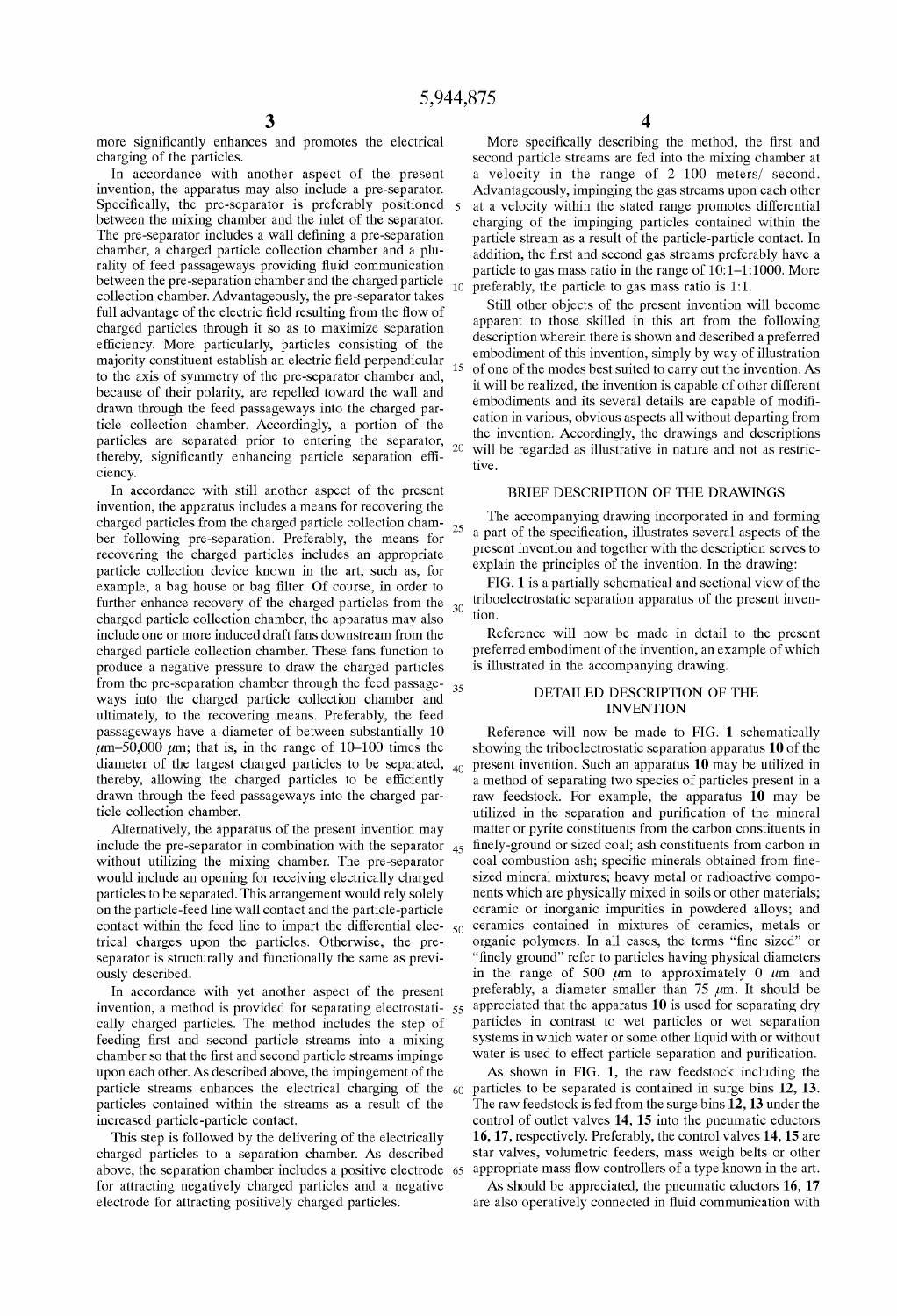$30$ 

pressurized driving fluid sources 18, 19, such as high pressure air pumps. The driving fluid is preferably air although other gases such as nitrogen, helium, argon, carbon dioxide or combustion flue gas may be utilized at ambient temperature or even at temperatures as high as 1000° C. As the raw material mixes with the driving fluid in the pneumatic eductors 16, 17, the raw material is accelerated and conveyed by the driving fluid through feed lines 20, 21. The acceleration of the raW material, and more particularly, the particles Which comprise the raW material, by the driving 10 fluid results in the establishment of particle streams A, B within feed lines 20, 21, respectively.

Preferably, feed lines 20, 21 are constructed along a straight path as shoWn. In this Way, particle-Wall collisions are generally limited to loW incident angles With particles only lightly skimming the Wall. This transfers charge While minimizing wall erosion resulting from particle abrasion. Accordingly, the service life of the feed lines 20, 21 is significantly extended.

 $\overline{20}$ Of course, it should be appreciated that the feed line 20, 21 may include bends if desired or as made necessary due to physical limitations of the processing site. In all events no or only a minimal number of sharp bends (approximately 90°) are to be utilized. Of course, under any circumstances the feed lines  $20$ ,  $21$  are constructed from or aligned with a wear  $25$ resistant dielectrical material having a dielectric constant or work function intermediate the two species of particles contained Within the raW material Which are to be separated. The material may be chosen in order to selectively charge one of the species of particles to be separated While mini mizing the charge of the other species or selectively charge both of the species to be separated With different polarities.

Generally, the material selected for feed lines 20, 21 may be selected from a group consisting of metal including 35 hardened steels and specialty alloys, ceramic, plastic and mixtures thereof. Specific materials may, for example, be selected from a group such as copper, stainless steel, polytetraflorethylene, polytetraethylene, polypropylene, silica, alumina, iron, cobalt, nickel, tungsten, molybdenum, titanium, aluminum, Zirconium, iron oxide, iron (II) oxide, iron (III) oxide, cobalt (II) oxide, cobalt (III) oxide, nickel monoxide, tungsten dioxide, tungsten trioxide, tungsten pentoxide, molybdenum dioxide, molybdenum trioxide, molybdenum pentoxide, molybdenum sesquaoxide, tita 45 nium monoxide, titanium dioxide, titanium sesquaoxide, aluminum oxide, zirconium oxide, polyvinylchloride, polyurethane and mixtures thereof. Alloys of the listed metals may also be utilized and, of course, it should be appreciated that this list of materials is illustrative and not exhaustive.  $50^{\circ}$ 

As shoWn in FIG. 1, feed lines 20, 21 communicate between pneumatic eductors 16, 17 and a mixing chamber 22. More specifically, feed lines  $20$ ,  $21$  deliver particle streams  $A$ ,  $B$  to a first charging port  $24$  and a second, opposed charging port  $25$ , respectively. First and second  $55$ charging ports 24, 25 are shoWn diametrically opposed in FIG. 1. Of course, this results in particle streams A, B being impinged directly upon each other Within mixing chamber 22.

Advantageously, the direct impingement of particle 60 streams A, B promotes and enhances differential charging of the impinging particles as a consequence of particle-particle contact. As previously described, feed lines 20, 21 prefer ably include no or a minimal number of sharp bends. Thus, rather than rely mainly on particle-feed line Wall contact to 65 impart the differential charge upon the particles to be separated, the direct impingement of particle streams A, B

6

maximizes the particle-particle contact as a means for imparting the differential charge. It should be appreciated that this allows one to provide the desired and necessary differential charge to the particles in order to achieve sepa ration while also advantageously allowing one to minimize particle-feed line Wall contact so as to reduce Wear upon the walls of the feed lines 20, 21 due to the erosive nature of such contact.

Feed lines 20, 21 are sized to handle solid flow rates that are determined by the capacity of the apparatus 10. The solid/gas mass ratio in feed lines 20, 21 is preferably 1:1 although values of this ratio between  $10:1-1:1000$  may be utilized. In addition, the velocity of opposing particle streams A, B is preferably betWeen 2—100 meters/second. Of course, the higher velocity, the greater the charging of the gas entrained particles by tribocharging. Further, the flow in feed lines 20, 21 is required to be turbulent With Reynolds number,  $R_e > 2300$  (where  $R_e = DV/v$ , where D=particle diameter, V=fluid flow velocity, and v=kinetic viscosity of fluid).

Of course, the particles Which are fed from surge bins 12, 13 into pneumatic eductors 16, 17 so as to establish particle streams A, B could be fed from a single surge bin into a single pneumatic eductor with a split feed line leading to first and second charging ports 24, 25 of the mixing chamber 22. Furthermore, additional feed lines/charging ports/particle streams could be introduced into mixing chamber 22 so that all particle streams are impinged upon each other resulting in increased tribocharging action as a result of particle particle contact. Thus, it should be appreciated that the preferred embodiment, as shoWn in FIG. 1, having tWo particle streams A, B is provided for illustrative purposes only and the concept of the present invention should not be considered as limited thereto.

As shoWn in FIG. 1, the apparatus 10 of the present invention may also include a pre-separator, generally des ignated by reference numeral 30. The pre-separator 30 is in fluid communication with mixing chamber 22 and includes a wall 32 defining a pre-separation chamber 34. Feed passageWays 36 are provided through Wall 32 so as to provide fluid communication between the pre-separation chamber 34 and an annular, concentrically disposed charged particle collection chamber 38.

The pre-separator is provided so as to maximize the separating capabilities Which exist from imparting differen tial charges upon particles and the resulting electric field that is established by the charged particles. This allows for a portion of the charged particles to be separated prior to entering the separator of apparatus 10, Which Will be described in more detail beloW.

As already stated, as a result of the impinging of particle streams A, B, as Well as from the particle-feed line Wall contact, the particles are differentially charged. More specifically, certain particles receive a positive charge while other particles receive a negative charge. Of course, the tWo types of particles being separated are almost alWays present in different relative concentrations. Thus, dependent upon the composition of the raW feedstock being separated fol loWing tribocharging the majority of particles may have a positive charge and a minority of particles a negative charge or vice versa.

The establishment of the differential charge on the par ticles results in an electric field perpendicular to the axis of symmetry of pre-separation chamber 34, as designated by reference letter E. Consequently, it is possible to effect separation of the charged particles by the action of the electric field E established by the flow of charged particles.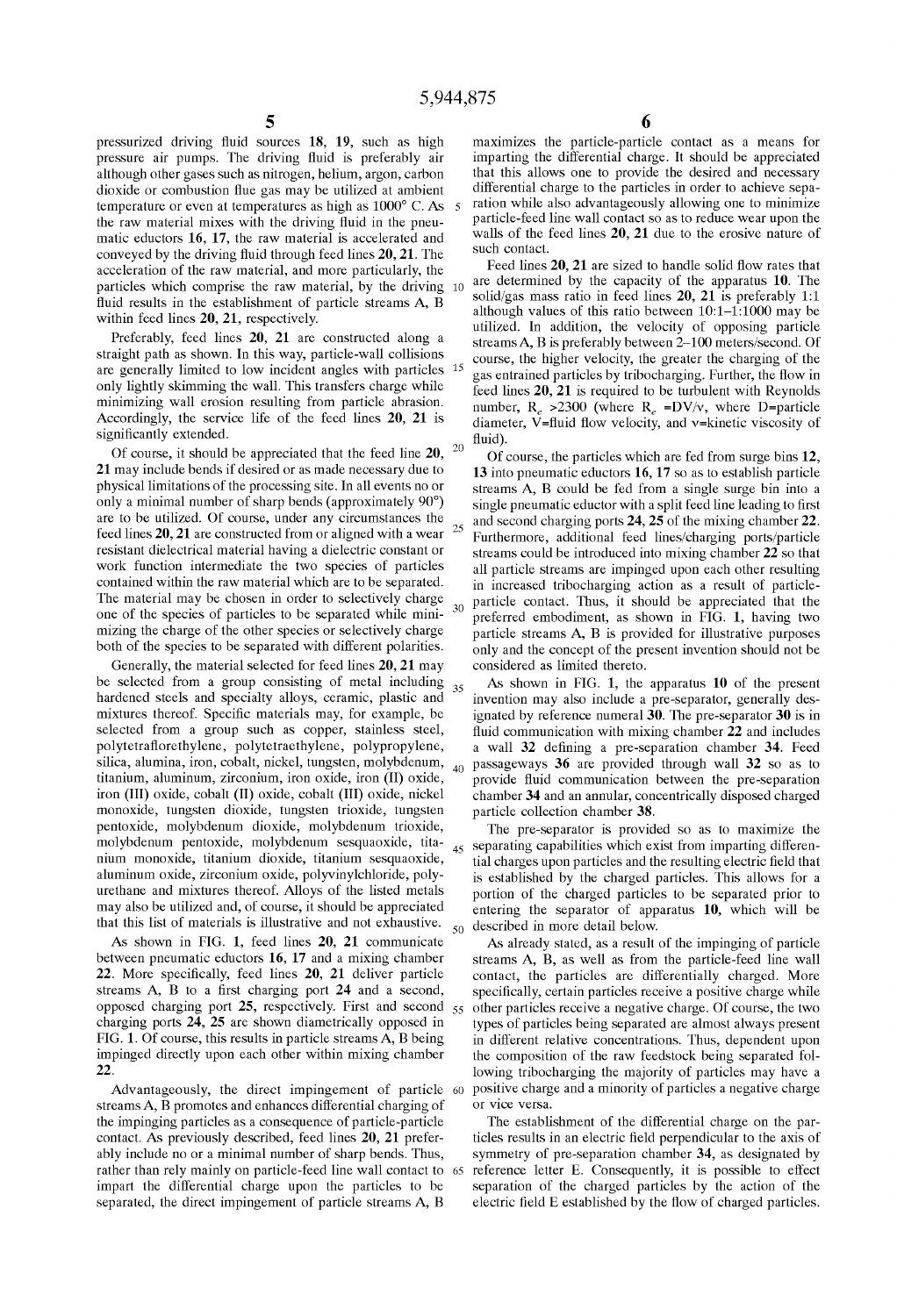30

20

55

60

More specifically, a charged particle moving through the pre-separation chamber 34 at any location except along the axis of symmetry of the pre-separation chamber Will expe rience either a repulsive or attractive force from the axis as a consequence of the electric field E. Repulsion of the charged particles from electric field  $E$  is a consequence of the polarity of the repelled particles being identical to that of the majority of charged particles, Whereas attraction toWards the electric field E would be a consequence of the polarity being opposite of the majority of particles. Accordingly, it can be appreciated that the pre-separator 30 of the present invention is designed so as to remove the majority particles which are repelled from the electric field E.

The particles that are repelled from electric field  $E$  are  $15$ repulsed toWards the Wall 32 of pre-separation chamber 34. These particles then pass through feed passageways 36 into the charged particle collection chamber 38. Preferably, the feed passageways 36 have a diameter of between substantially 10  $\mu$ m–50,000  $\mu$ m which is approximately 10–100 times the diameter of the largest charged particles to be separated. This alloWs for a portion of the particles to be separated Within pre-separator 30 prior to being delivered to the separator.

Once the charged particles have entered the charged particle collection chamber 38, a means 40 for recovering the charged particles is provided. The recovery means 40 may be, for example, a bag house or bag filter. It should be appreciated, hoWever, that other appropriate particulate cleanup equipment of any type knoWn in the art may be utilized.

An induced draft fan 42 is operatively connected to the recovery means 40. The induced draft fan 42 functions to 35 create a gas flow for drawing the charged particles through feed passageWays 36 into the charged particle collection chamber 38 and then onto the recovery means 40. The How and pressure drop created by induced draft fan  $42$  along with<br>the flow rate of positive streams  $\Lambda$ . B distate the number of  $\frac{40}{2}$ the How rate of particle streams A, B dictate the number of feed passageways 36 which are constructed in wall 32. By determining the number of feed passageways 36 in this manner, pre-separation efficiency is maximized without jeopardizing the integrity of the process by allowing any and all particles to be drawn to the feed passageways.

Preferably, pre-separation chamber 34 has a cylindrical shape. The geometrical shape of pre-separation chamber 34 is important so as to impart less turbulence in the gas/particle flow than is present within feed lines  $20$ ,  $21$  and mixing chamber 22. Thus, it is possible to decrease that turbulence by increasing the cross sectional area through Which the charged particles flow relative to the cross sectional area within feeder lines  $20$ ,  $21$ . Accordingly, the velocity of the charged particles Within pre-separator 30, and more particu larly Within pre-separation chamber 34 is preferably in the range of 1—50 meters/second or about one half of the particle velocity present in the feed lines 20, 21.

With further reference to FIG. 1, there is shown a separator, generally designated by reference numeral 50, for use in conjunction with apparatus 10. The separator  $50$  is positioned doWnstream from the pre-separator 30 and includes an inlet 52 for receiving the charged particles to be electrostatically separated. The separator 50 also includes a 65 separation chamber 54 which effectively defines the particle separation Zone. Here, positive and negative particles are

10 57. acted upon by an applied electric field established across parallel plates or electrodes 56, 57 located on opposite sides of the chamber 54. More specifically, the first electrode 56 is provided for attracting negatively charged particles While the second electrode 57 is provided for attracting positively charged particles. Accordingly, the first and second electrodes 56, 57 are connected to a variable voltage source 58 which applies a positive voltage potential to the first electrode 56 and a negative voltage potential to second electrode

As should further be appreciated from viewing FIG. 1, separator 50 includes a first outlet 60 longitudinally aligned with the first electrode 56 for discharging negatively charged particles electrostatically drawn toward the first electrode. Additionally, the separator 50 includes a second outlet 61 longitudinally aligned With the second electrode 57 for discharging positively charged particles electrostatically draWn toWards the second electrode. Further, in certain embodiments, the separator 50 may include a third interme diate outlet 62 longitudinally aligned With the separation chamber 54. This outlet 62 discharges unseparated particles that may be recycled through the apparatus if desired.

It should be recognized that the separator 50, as shown in FIG. 1 and as described above, is presented for illustrative purposes only and the invention should not be considered to be limited to this specific design. For example, the separator 50 may be of the type as shoWn and described in pending application Ser. No.  $08/726,255$  filed Oct. 4, 1996, and entitled "Apparatus and Method for Triboelectrostatic Sepa ration" the full disclosure of Which is hereby fully incorpo rated by reference.

In accordance With the method of the present invention the particles to be separated are fed from surge bins 12, 13 through valves 14, 15 into pneumatic eductors 16, 17. The particles are introduced into feed lines 20, 21 along With a driving fluid so as to establish particles steams A, B. The particle streams A, B are then delivered into mixing chamber 22 through opposed first and second charging ports 24, 25, respectively. Particle streams A, B are preferably introduced into the mixing chamber 22 at a velocity in the range of 2—100 meters/second.

 $_{45}$  upon each other. The impinging results in increased particle-Advantageously, charging ports 24, 25 are diametrically opposed, thus, causing particle streams A, B to be impinged particle contact for electrostatically charging the particles to be separated. As should be appreciated, there is less empha sis placed upon the charging Which takes place during the particle-feed line Wall contact and the particle-particle con tact Within feed lines 20, 21. This in turn decreases the Wear on feed lines as a result of the decreased particle-feed line Wall contact.

The method may also include the step of delivering the now electrically charged particles to a pre-separator 30 and/or a separator 50, as described above. More particularly, the pre-separator  $30$  maximizes separation efficiency by taking advantage of an electric field E which is established as a result of the electrostatic charging of the particles. Further, the separator 50 includes a separation chamber 54 having a first electrode 56 with positive voltage potential for attracting negatively charged particles and a second elec trode 57 With negative voltage potential for attracting the positively charged particles.

In summary, numerous benefits result from employing the concepts of the present invention. More specifically, as a result of impinging particle streams A, B Within mixing chamber 22, the electrostatic charging of the particles is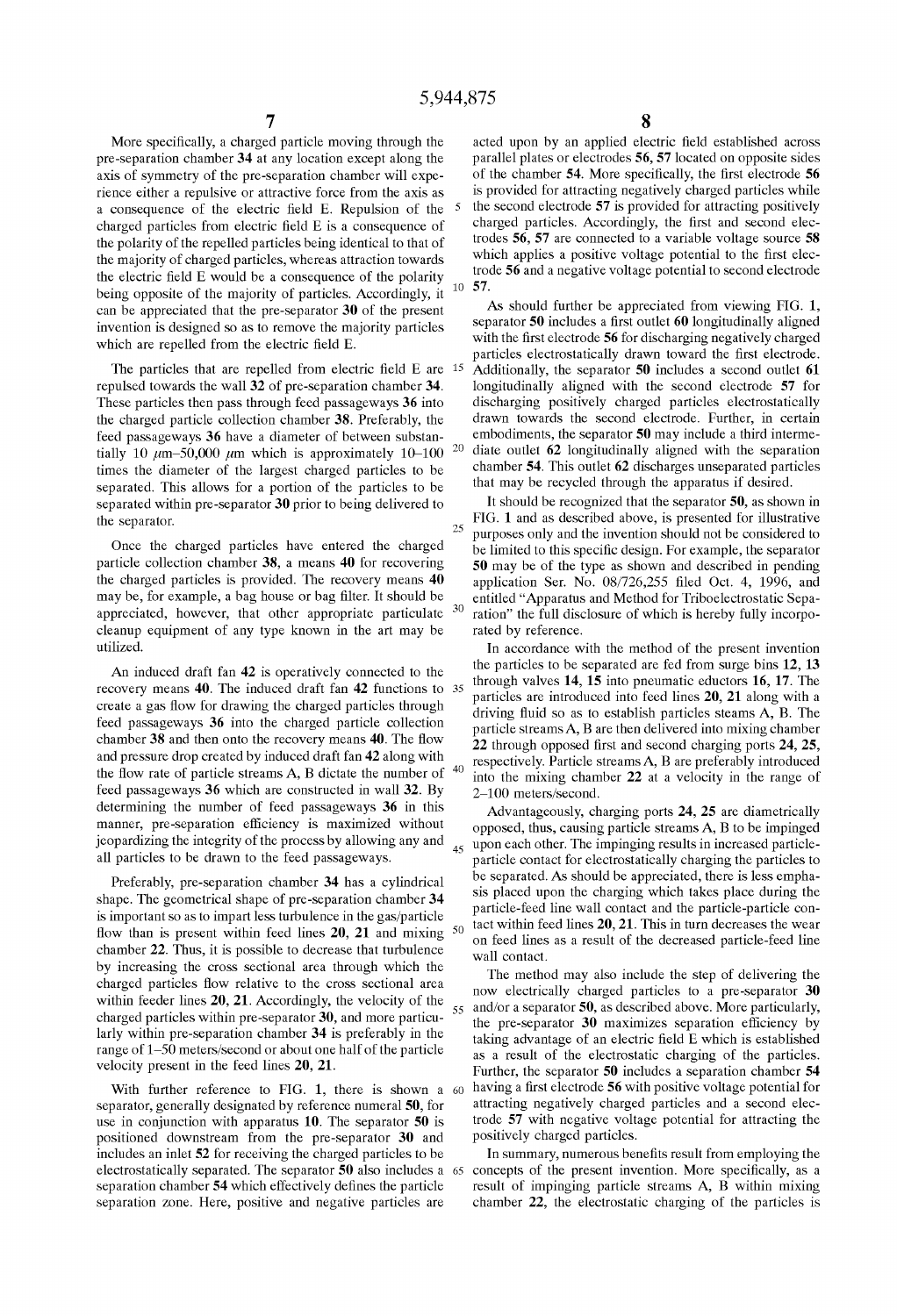$10$ 

35

65

enhanced as a consequence of the particle-particle contact at an accelerated velocity. This increased particle velocity is relatively easily maintained by providing straight feed lines without bends. Advantageously, less reliance is placed upon the particle-feed line Wall contact resulting in less Wear and erosion on the feed lines 20, 21 and hence, a longer service life for apparatus 10.

Additionally, the inclusion of a pre-separator 30 posi tioned betWeen mixing chamber 22 and separator 50 further enhance the separating capabilities of the apparatus. It should be appreciated that the pre-separator 30 takes full advantage of the electric field  $\hat{E}$  which occurs within the pre-separator as a result of imparting differential charges on the particles to be separated and passing the particles through the pre-separator. As a result of the novel concepts which are employed, separation efficiency is enhanced and particle separation is optimized.

The foregoing description of a preferred embodiment of the invention has been presented for purposes of illustration and description. It is not intended to be exhaustive or to limit  $20$ the invention to the precise form disclosed. Obvious modi fications or variations are possible in light of the above teachings. For example, the pre-separator 30 may be used in conjunction With separator 50 or in a similar type separator means known in the art, without utilizing the impinging 25 particle streams and mixing chamber 22. This particular alternative arrangement may only include a single particle stream being introduced into the pre-separator and total reliance being placed upon the particle-feed line Wall contact and particle-particle contact within the feed line as a way of  $_{30}$ imparting the differential charge on the particles. Furthermore, it is also possible to employ the impinging particle streams and mixing chamber 22 in conjunction With the separator 50, or any other separator design knoWn in the art Without the use of pre-separator 30.

The embodiment Was chosen and described to provide the best illustration of the principles of the invention and its practical application to thereby enable one of ordinary skill in the art to utilize the invention in various embodiments and with various modifications as are suited to the particular use  $_{40}$ contemplated. All such modifications and variations are within the scope of the invention as determined by the appended claims When interpreted in accordance With the breadth to Which they are fairly, legally and equitably entitled. 45

We claim:

1. A triboelectrostatic separation apparatus, comprising:

- a mixing chamber with opposed first and second charging ports for feeding respective first and second particle streams into said mixing chamber so that said first and  $\zeta_0$ second particle streams impinge thereby electrically charging particles contained in said first and second
- particle streams; a separator including an inlet for receiving the electrically a first electrode for attracting negatively charged particles, a second electrode for attracting positively charged particles, a first outlet for discharging negatively charged particles electrostatically drawn toward said first electrode and a second outlet for discharging  $60$ positively charged particles electrostatically draWn toWard said second electrode; and charged particles to be separated, a separation chamber, 55
- a variable voltage source for applying a positive voltage potential to said first electrode and a negative voltage potential to said second electrode.

2. The triboelectrostatic separation apparatus set forth in claim 1, further including first and second pneumatic educ-

tors wherein said first and second particle streams are accelerated by a driving fluid within first and second feed lines, said first and second feed lines providing fluid communication between said first and second pneumatic eductors and said first and second charging ports, respectively.

3. The triboelectrostatic separation apparatus set forth in claim 1, further including a pre-separator positioned between said mixing chamber and said separator inlet, said pre-separator including a wall defining a pre-separation chamber, a charged particle collection chamber, and a plu rality of feed passageways providing fluid communication between said pre-separation and charged particle collection chambers Whereby charged particles repelled/draWn toWard said wall pass through said feed passageways and enter said charged particle collection chamber.

4. The triboelectrostatic separation apparatus set forth in claim 3, further including means for recovering the charged particles from the charged particle collection chamber fol loWing pre-separation.

5. The triboelectrostatic separation apparatus set forth in claim 4, further including an induced draft fan doWnstream from the charged particle collection chamber so as to pro duce a negative pressure to draw the charged particles through said feed passageWays into the charged particle collection chamber.

6. The triboelectrostatic separation apparatus set forth in claim 5, Wherein said feed passageWays have a diameter substantially between 10  $\mu$ m-50,000  $\mu$ m.

- 7. A triboelectrostatic separation apparatus, comprising:
- a pre-separator including an opening for receiving elec trically charged particles to be separated, a wall defining a pre-separation chamber, a charged particle col lection chamber, a plurality of feed passageways providing fluid communication between said preseparation and charged particle collection chambers and an induced draft fan doWnstream from said charged particle collection chamber so as to produce a negative pressure to draW the charged particles through said feed passageWays into said charged particle collection chamber; a separator including an inlet in communication With said
- pre-separator for receiving the electrically charged par ticles to be separated, a separation chamber, a first electrode for attracting negatively charged particles, a second electrode for attracting positively charged particles, a first outlet for discharging negatively charged particles electrostatically draWn toWard said first electrode and a second outlet for discharging positively charged particles electrostatically draWn toWard said second electrode; and
- a variable voltage source for applying a positive voltage potential to said first electrode and a negative voltage potential to said second electrode.

8. The triboelectrostatic separation apparatus set forth in claim 7, further including means for recovering the charged particles from the charged particle collection chamber fol loWing pre-separation.

9. The triboelectrostatic separation apparatus set forth in claim 7, Wherein said feed passageWays have a diameter substantially between 10  $\mu$ m–50,000  $\mu$ m.

10. A method for separating electrostatically charged particles, comprising:

- feeding opposed first and second particle streams into a mixing chamber so that said first and second particle streams impinge so as to electrically charge particles contained in said first and second particle streams; and
- delivering the electrically charged particles to a separation chamber including a positive electrode for attracting